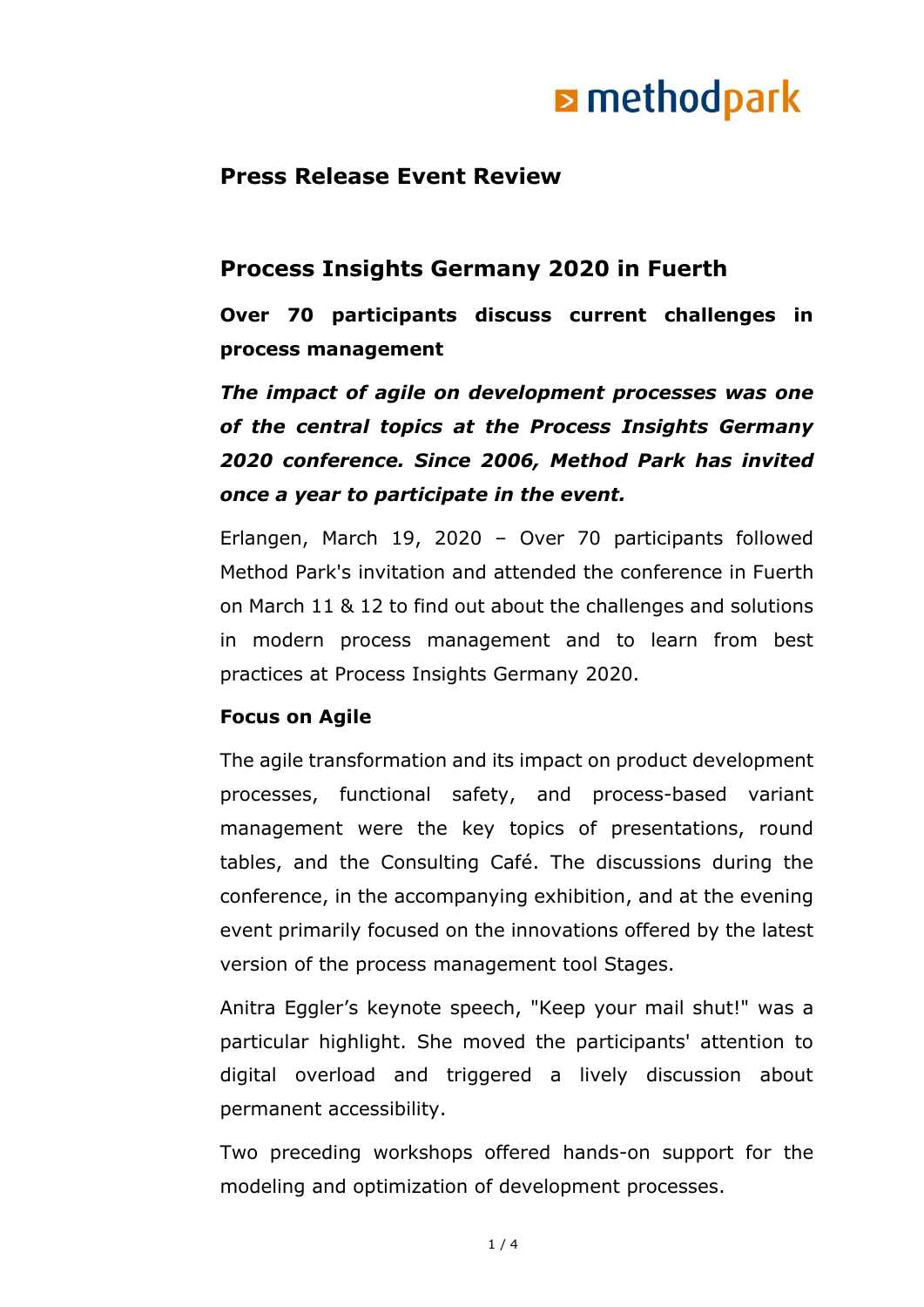# **E** methodpark

### **Attendees of Various Industries**

Representatives of companies from many different industries, such as the automotive industry, medical technology, rail, aerospace, IT consulting, and universities, participated in Process Insights. The feedback from the participants was entirely positive. "The program committee with representatives from Audi, Bosch, Hella, and Schaeffler put together a richly diverse agenda. The exciting presentations and practiceoriented workshops offered exciting insights, tips & tricks for process management," summarized Prof. Dr. Bernd Hindel, Method Park CEO.

### **Positive Appraisal**

The location also received throughout positive feedback. The Ronhof sports park, with its spacious premises, was the perfect location for Process Insights Germany. "Interesting presentations, a great location, excellent catering - an entirely successful event" is the conclusion of many participants. "That is why we will host Process Insights Germany at the Ronhof sports park again next year," says Method Park CTO Dr. Erich Meier. Method Park already set a date: March 10 & 11, 2021.

*Number of characters (space characters included): 2.411*

### **About Method Park**

Method Park specializes in complex product engineering for the automotive, medical, and aerospace industries. Method Park's portfolio includes consulting and engineering services, a comprehensive training program, and the process management tool "Stages".

Method Park was founded in 2001. On a worldwide basis, the company has supported and coached its customers on process optimization, compliance to industry-specific standards and legal regulations, as well as the management of projects, products, and quality assurance. Method Park offers a practice-based training program on all current topics of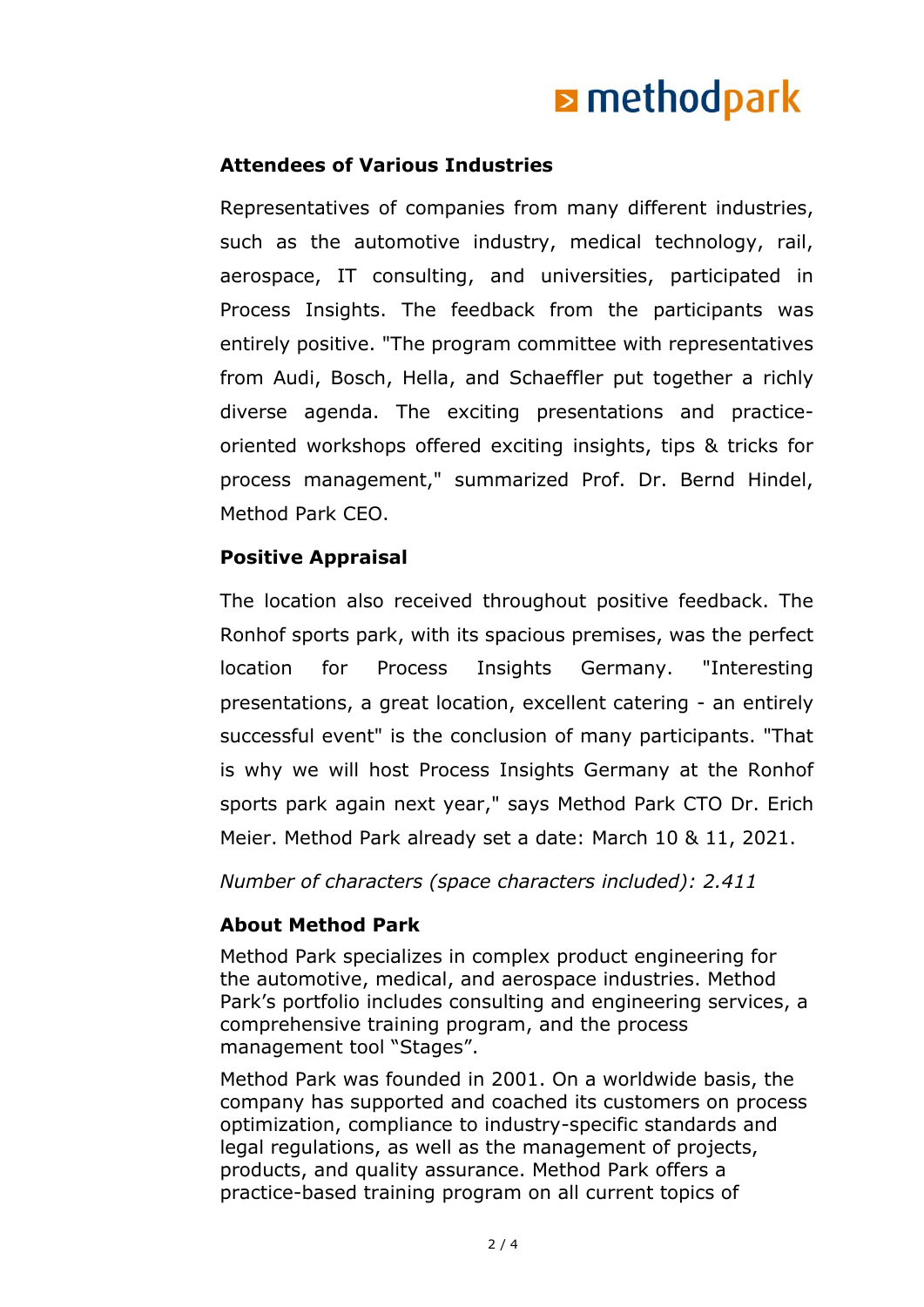

Software & Systems Engineering. In 2017, Method Park became an official VDA QMC training provider of Automotive SPICE® courses. For the recent version of Automotive SPICE® V3.1, Method Park has developed a free app for iOS and Android.

With "Stages", Method Park offers a model-based process management tool, which supports its users on the definition, communication, and application of complex processes, particularly in the engineering environment – globally, beyond organizational borders and always in compliance with various industry-specific standards.

With around 200 employees, the company group has locations in Erlangen, Frankfurt on the Main, Hamburg, Munich and Stuttgart as well as in Detroit, Miami and Pittsburgh in the US and Shanghai in China. In 2019, Method Park generated an operative turnover of about 21 million euros.

#### **For further information, please contact:**

Dr. Christina Ohde-Benna, PR-Assistant Method Park Holding AG, Wetterkreuz 19a, 91058 Erlangen, Germany [Christina.Ohde-Benna@methodpark.de](mailto:Christina.Ohde-Benna@methodpark.de) [www.methodpark.com](http://www.methodpark.com/)

#### **Available pictures:**



Over 70 participants followed Method Park's invitation to attend Process Insights Germany for two days to find out about the challenges and solutions for their process management.